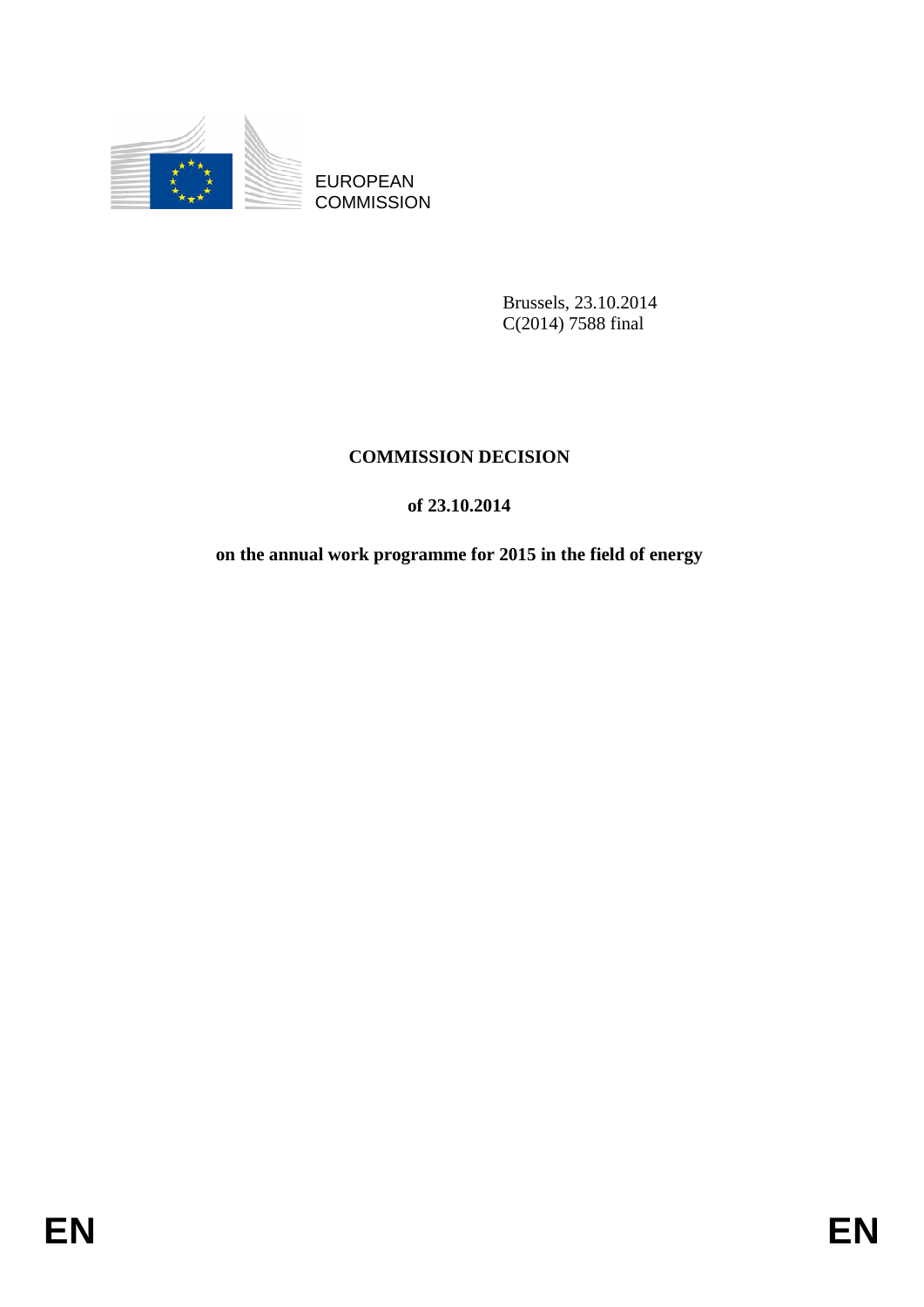### **COMMISSION DECISION**

### **of 23.10.2014**

### **on the annual work programme for 2015 in the field of energy**

### THE EUROPEAN COMMISSION,

Having regard to the Treaty on the Functioning of the European Union,

Having regard to Directive 2005/89/EC of the European Parliament and of the Council of 18 January 2006 concerning measures to safeguard security of electricity supply and infrastructure investment - Article 4-5 (OJ L 33, 4.2.2006, p. 22–27)

Having regard to Directive 2009/28/EC of the European Parliament and of the Council of 23 April 2009 on the promotion of the use of energy from renewable sources – Article 18(4) (OJ L 140, 5.6.2009, p. 16–62),

Having regard to Directive 2009/72/EC of the European Parliament and of the Council of 13 July 2009 concerning common rules for the internal market in electricity - Article 3, 4, 24-31, 47 (OJ L 211, 14.8.2009, p. 55),

Having regard to Directive 2009/73/EC of the European Parliament and of the Council of 13 July 2009 concerning common rules for the internal market in natural gas - Article 3, 5, 24- 31, 52 (OJ L 211, 14.8.2009, p. 94),

Having regard to Council Directive 2009/119/EC of 14 September 2009 imposing an obligation on Member States to maintain minimum stocks of crude oil and/or petroleum products – Article 22 (OJ L 265, 9.10.2009, p. 9),

Having regard to Regulation (EU) No 994/2010 of the European Parliament and of the Council of 20 October 2010 concerning measures to safeguard security of gas supply - Article 14 (OJ L 295, 12.11.2010, p. 1),

Having regard to Directive 2013/30/EU of the European Parliament and of the Council of 12 June 2013 on safety of offshore oil and gas operations – Article 27, 41 (OJ L 178, 28.6.2013, p. 66–106),

Having regard to Regulation (EU) No 1316/2013 of the European Parliament and of the Council of 11 December 2013 establishing the Connecting Europe Facility – Article 15(2) (OJ L 348, 20.12.2013, p. 129),

Having regard to the Energy Charter Treaty, and in particular Article 37(3) thereof, approved by Council and Commission Decision 98/181/EC, ECSC, EURATOM of 23 September 1997 on the conclusion, by the European Communities, of the Energy Charter Treaty and the Energy Charter protocol on energy efficiency and related environmental aspects - (OJ L 69, 9.3.1998, p. 1),

Whereas:

(1) In order to ensure implementation of the general actions in the area of energy for the year 2015, it is necessary to adopt a financing decision as well as a corresponding work programme,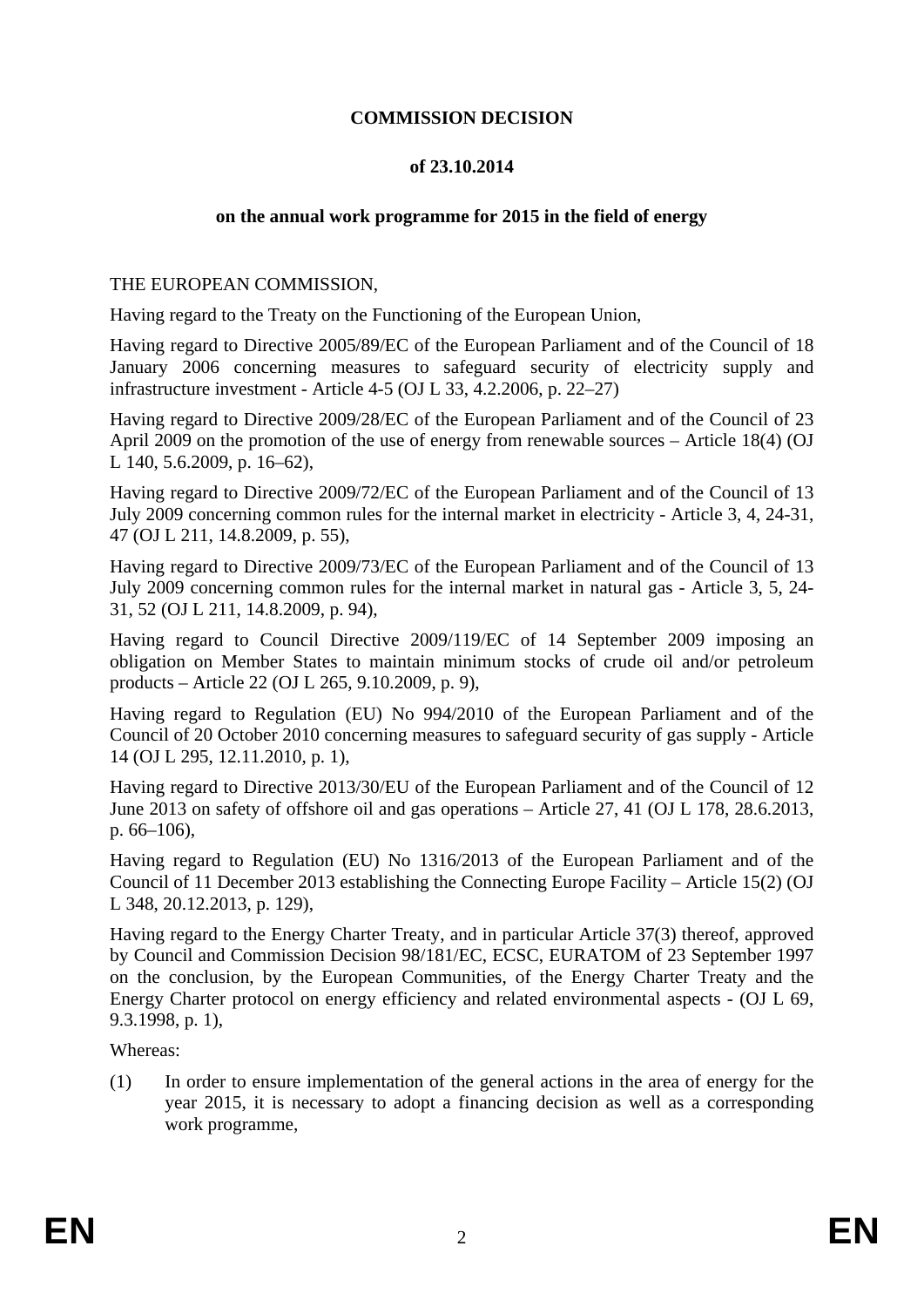- (2) Given that the 2015 work programme contains the information specified in Article 94(2) of the Delegated Regulation (EU) No 1268/2012, the decision adopting it constitutes itself a financing decision,
- (3) Article 54(2)(d) of the Financial Regulation provides that appropriations for actions carried out by the Commission by virtue of tasks resulting from its prerogatives at institutional level under the TFEU or Euratom Treaty may be implemented without a basic act,
- (4) It is necessary to allow the payment of interest due for late payment on the basis of Article 92 of Regulation (EU, Euratom) No 966/2012 and Article 111(4) of Delegated Regulation (EU) No 1268/2012,
- (5) For the application of this Decision, it is appropriate to define the term 'substantial change' within the meaning of Article 94(4) of the Delegated Regulation (EU) No 1268/2012,
- (6) Grants and contracts relating to specific programmes are the subject of separate work programmes adopted by the Commission and serving as financing decisions,

HAS DECIDED AS FOLLOWS:

## *Article 1*

#### *The work programme*

The work programme in the field of energy for 2015, as set out in the Annex, is hereby adopted.

The annual work programme constitutes a financing decision within the meaning of Article 84 of Regulation (EU, Euratom) 966/2012.

### *Article 2*

#### *Union contribution*

The maximum contribution for the implementation of the programme for the year 2015 is set at EUR 5 304 000, and shall be financed from the following lines of the general budget of the European Union for 2015:

(a) budget line 32.0202 Support activities for the European energy policy and internal energy market: EUR 4 998 000,

(b) budget line 32.0203 Security of energy installations and infrastructure: EUR 306 000.

The appropriations provided for in the first paragraph may also cover interest due for late payment.